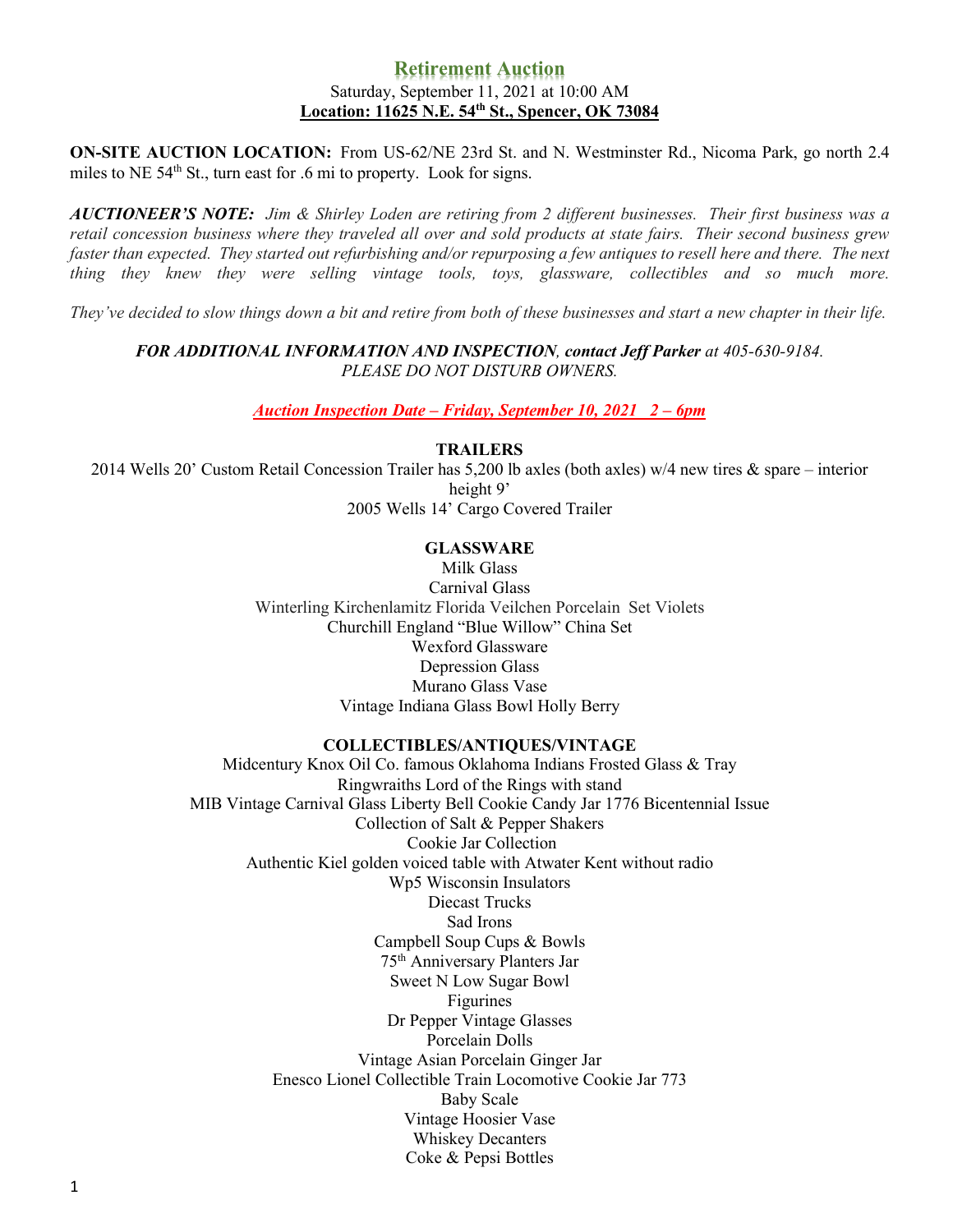Misc. Bottles Perfume Bottle Great Northern Aluminum Wares Picnic Baskets 1970's Party Ball Compact Nesting Picnic Set by Ingrid Thimbles Beer Stein Antique Kitchen Utensils Wall sconces Antique Floor & Table Lamps Antique Singer Sewing Machine with Bentwood Case Antique Rocking Horse Cherry Pitter **Pottery** Framed Print of the Uffington House, 20 Dee Hills Park, Chester Vintage Board Games Vintage Hair Dryers and Curling Irons Costume Jewelry Stick Pin Advertising Buttons

#### **JEWELRY**

Helbros EXL Women's Crystal Watch Men's Rings Women's Rings **Necklaces** Leather Bracelets

### **FURNITURE & HOUSEHOLD ITEMS**

End Tables Grandfather Clock Marble Top Coffee Table West Bend Coffee Maker Pyrex - Corning Ware China Cabinet Several Mirrors Tupperware Vintage Corelle Dinnerware Schlemmertopf Clay Roaster Gridle Framed Paintings - Prints – Pictures – Frames Dressers Beds Dining Room Tables & Chairs Misc. Chairs Chests (flat top & humpback) Coat rack Juicer

## **TOOLS**

DeWalt Planner Narrow Crown Stapler Belt Sanders Palm Sanders Stapler Jorgensen Wood Furniture Clamps Double Insulated Laminate Trimmers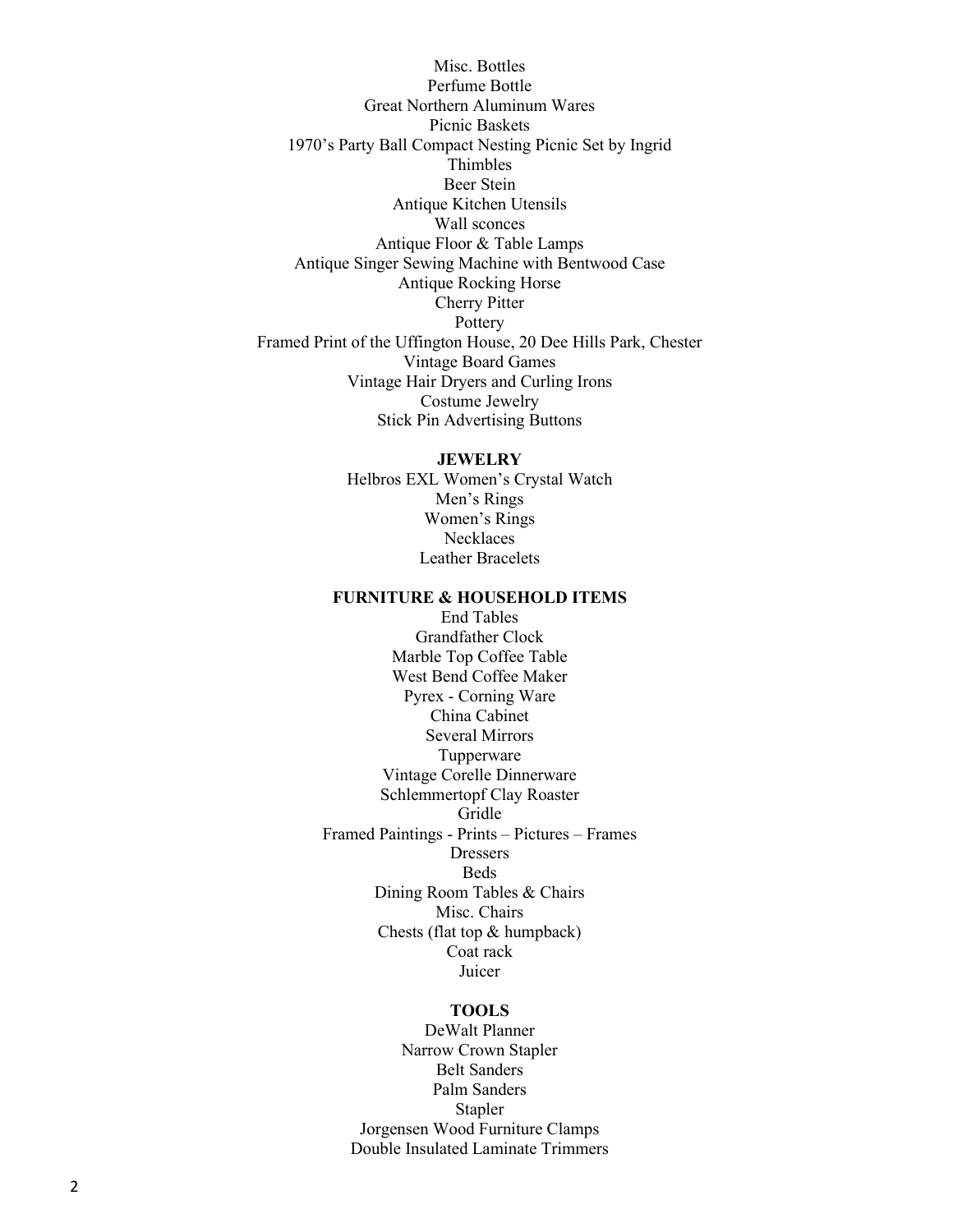Hand Drills Ryobi 18v batteries DeWalt Plate Joiner 1.2' Hammer Drills 6 ½" Worm Drive Saw Circular Saw Antique Tools Wagner Power Painter Robinair Dial-A-Charge Empire Blazer Rotary Laser Level Pipe Wrenches Ladder

# **RETAIL PRODUCTS**

Lanyards Key Rings Belt Buckles Leather Belts Men's Leather Wallets Aluminum Dog tags with chain (100's) Dainty pendants with chain (100's) Biker vest extenders Authentic Zippo lighters Authentic Rebel Zippo Lighters (Zippo no longer makes these) Knives Ball Caps

## **MISC.**

Tractor Seats Concrete Mixer Chain Saw Yard Tools Engrave It Pro (double set  $=$  with templates) Dremel Engraver Golf Clubs Typewriter Cameras Fishing Poles Fishing Lures Truck Parts Little Girl's Doll Cradle & Dresser Set Tricycle Fans Tripod Gunny Sacks Coleman Stove Aluminum Stock Moldings Stellar Labs Professional Amp Panasonic Turn Table GT Audio Amp Receiver Records LP **Books** Plant Stands Large Lot of Wind Shield Wipers Black Wrought Iron Fence – 3 Sections